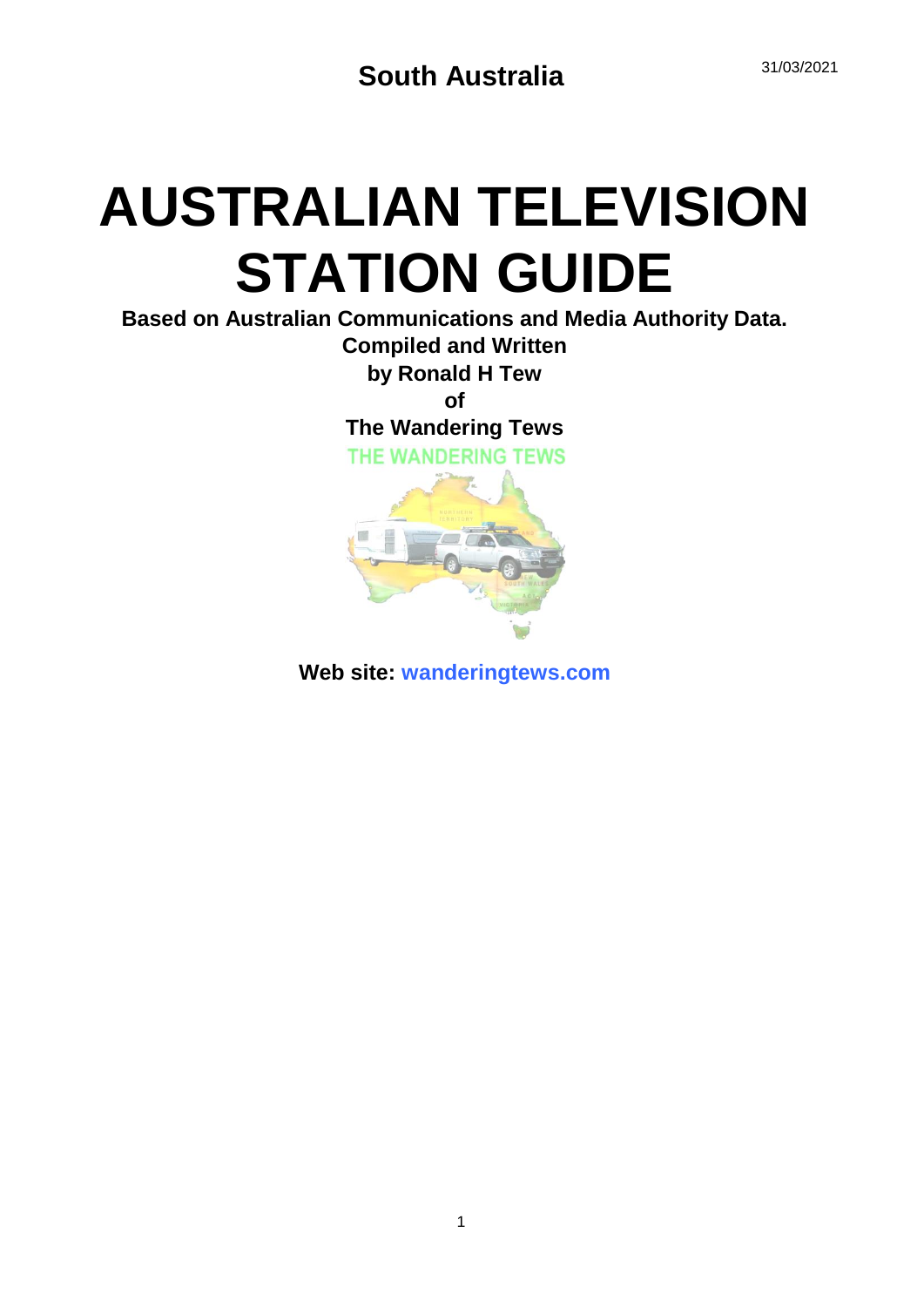|                               |                             | <b>Digital</b> |                |                    |
|-------------------------------|-----------------------------|----------------|----------------|--------------------|
| <b>City/Town or area</b>      | <b>Transmitter location</b> | <b>Channel</b> | <b>POL</b>     | <b>Network</b>     |
| Adelaide                      | Mt Lofty                    | $\,6$          | <b>VHF/HOR</b> | SEVEN <sub>7</sub> |
|                               | 15km SE of city             | $\overline{7}$ | <b>VHF/HOR</b> | <b>SBS</b>         |
|                               |                             | 8              | <b>VHF/HOR</b> | NINE <sub>9</sub>  |
|                               |                             | 11             | <b>VHF/HOR</b> | <b>TEN 10</b>      |
|                               |                             | 12             | <b>VHF/HOR</b> | <b>ABC</b>         |
|                               |                             | 33             | UHF/HOR        | Community          |
| Adelaide (foothills)          | City area                   | 34             | UHF/HOR        | <b>SBS</b>         |
|                               | 25 Grenfell St              | 35             | UHF/HOR        | <b>SEVEN7</b>      |
|                               |                             | 36             | UHF/HOR        | NINE <sub>9</sub>  |
|                               |                             | 37             | UHF/HOR        | <b>TEN 10</b>      |
|                               |                             | 39             | UHF/HOR ABC    |                    |
| Adelaide Also see             | Golden Grove                |                |                |                    |
|                               | Craigmore                   |                |                |                    |
| Andamooka                     | 3km S of town               | $\overline{7}$ | VHF/HOR ABC    |                    |
|                               | 1km E of town               | 34             | UHF/HOR        | <b>SBS</b>         |
| Angaston<br>Also see Adelaide |                             | 35             | UHF/HOR        | <b>SEVEN7</b>      |
|                               |                             | 36             | UHF/HOR        | NINE <sub>9</sub>  |
|                               |                             |                |                | <b>TEN 10</b>      |
|                               |                             | 37             | UHF/HOR        |                    |
|                               |                             | 39             | UHF/HOR ABC    |                    |
| Bordertown                    | 2km W of town               | 41             | UHF/HOR        | <b>SBS</b>         |
| Also see Mt Gambier           | Cannwigara & Ramsey         | 42             | UHF/HOR ABC    |                    |
|                               |                             | 43             | UHF/HOR        | S/cross 10         |
|                               |                             | 44             | UHF/HOR        | S/cross 7          |
|                               |                             | 45             | UHF/HOR        | Win 9              |
| <b>Burra</b>                  | 2km E of town               | 34             | UHF/VER        | <b>SBS</b>         |
|                               |                             | 35             | UHF/VER        | <b>ABC</b>         |
|                               |                             | 36             | UHF/VER        | S/cross 10         |
|                               |                             | 37             | UHF/VER        | NINE <sub>9</sub>  |
|                               |                             | 39             | UHF/VER        | Cent 7             |
| <b>Burra Area</b>             | <b>Bald Hill North</b>      | 48             | UHF/VER        | S/cross 10         |
|                               |                             | 49             | UHF/VER        | S/cross 9          |
|                               |                             | 50             | UHF/VER        | Cent 7             |
| Cape Jervis                   | Sappers Rd                  | 41             | UHF/VER        | <b>SBS</b>         |
|                               |                             | 42             | UHF/VER        | <b>ABC</b>         |
|                               |                             | 43             | UHF/VER        | SEVEN <sub>7</sub> |
|                               |                             | 44             | UHF/VER        | NINE <sub>9</sub>  |
|                               |                             | 45             | UHF/VER        | <b>TEN 10</b>      |
| <b>Caralue Bluff</b>          |                             | 46             | UHF/HOR SBS    |                    |
|                               |                             | 47             | UHF/HOR ABC    |                    |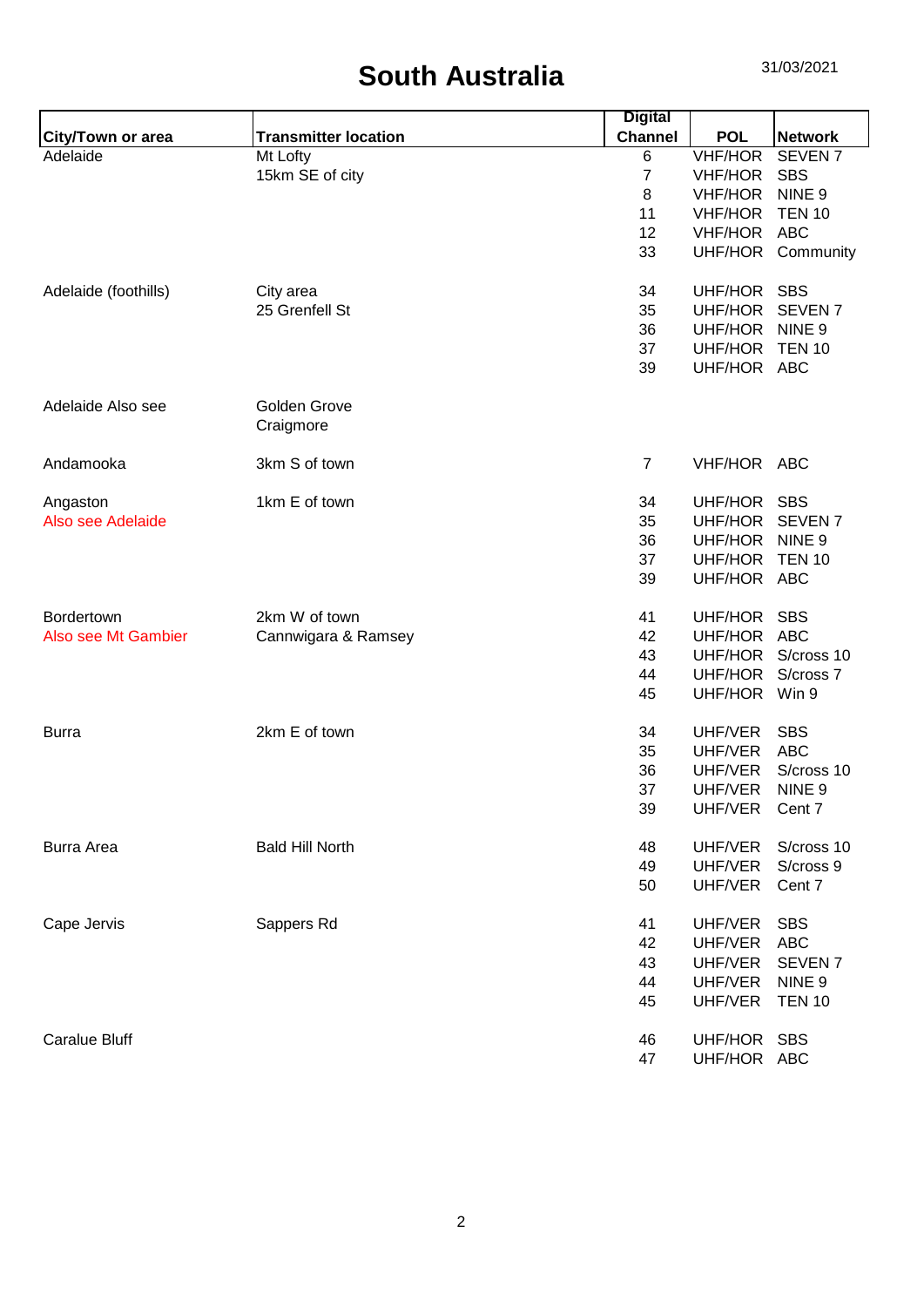|                    |                             | <b>Digital</b> |                |                    |
|--------------------|-----------------------------|----------------|----------------|--------------------|
| City/Town or area  | <b>Transmitter location</b> | <b>Channel</b> | <b>POL</b>     | <b>Network</b>     |
| Carrickalinga      | 0.5km E of town             | 46             | UHF/HOR        | SEVEN <sub>7</sub> |
| Also see Adelaide  | Haycock Point               | 47             | UHF/HOR        | NINE <sub>9</sub>  |
|                    |                             | 48             | UHF/HOR        | <b>TEN 10</b>      |
|                    |                             | 49             | UHF/HOR ABC    |                    |
|                    |                             | 50             | UHF/HOR SBS    |                    |
| Ceduna             | 10km E of town              | 28             | UHF/HOR Cent 7 |                    |
|                    | 8km E of town               | 30             | UHF/HOR        | Imparja Ind        |
|                    | 10km E of town              | 34             | UHF/HOR        | S/cross 10         |
|                    | 10km E of town              | 39             | UHF/HOR ABC    |                    |
|                    |                             | 40             | UHF/HOR SBS    |                    |
| Clare              | <b>Water Tank</b>           | 46             | UHF/HOR SBS    |                    |
|                    |                             | 47             | UHF/HOR ABC    |                    |
|                    |                             | 48             |                | UHF/HOR S/cross 10 |
|                    |                             | 49             | UHF/HOR        | NINE <sub>9</sub>  |
|                    |                             | 50             | UHF/HOR Cent 7 |                    |
| Coffin Bay         | 2km E of town               | 39             | UHF/VER        | Cent 7             |
|                    |                             | 40             | UHF/VER        | S/cross 10         |
|                    |                             | 42             | UHF/VER        | NINE <sub>9</sub>  |
|                    |                             | 44             | UHF/VER        | <b>ABC</b>         |
|                    |                             | 45             | UHF/VER        | <b>SBS</b>         |
| Coober Pedy        | 2 at 1km E of town          | $\overline{7}$ | VHF/HOR ABC    |                    |
|                    | 2 at Traeger Street         | 28             | UHF/HOR        | Cent7              |
|                    |                             | 30             | UHF/HOR        | Imparja Ind        |
|                    |                             | 32             | UHF/HOR        | S/cross 10         |
|                    |                             | 34             | UHF/HOR SBS    |                    |
| Cowell             | Mt Olinthus                 | 34             | UHF/VER        | Cent 7             |
|                    | 15km NW of town             | 35             | UHF/VER        | S/cross 10         |
|                    |                             | 36             | UHF/VER        | <b>ABC</b>         |
|                    |                             | 37             | UHF/VER        | NINE <sub>9</sub>  |
|                    |                             | 39             | UHF/VER        | <b>SBS</b>         |
| Craigmore/Hillbank | Uley Rd. Elizabeth Dns      | 34             | UHF/VER        | <b>SBS</b>         |
|                    |                             | 35             | UHF/VER        | <b>SEVEN7</b>      |
|                    |                             | 36             | UHF/VER        | NINE <sub>9</sub>  |
|                    |                             | 37             | UHF/VER        | <b>TEN 10</b>      |
|                    |                             | 39             | UHF/VER        | <b>ABC</b>         |
| Eudunda            | Tower Julia Rd              | 34             | UHF/VER        | <b>SBS</b>         |
|                    |                             | 35             | UHF/VER        | SEVEN <sub>7</sub> |
|                    |                             | 36             | UHF/VER        | NINE <sub>9</sub>  |
|                    |                             | 37             | UHF/VER        | <b>TEN 10</b>      |
|                    |                             | 39             | UHF/VER        | <b>ABC</b>         |
|                    |                             |                |                |                    |

Gawler<br>Golden Grove See Adelaide See Adelaide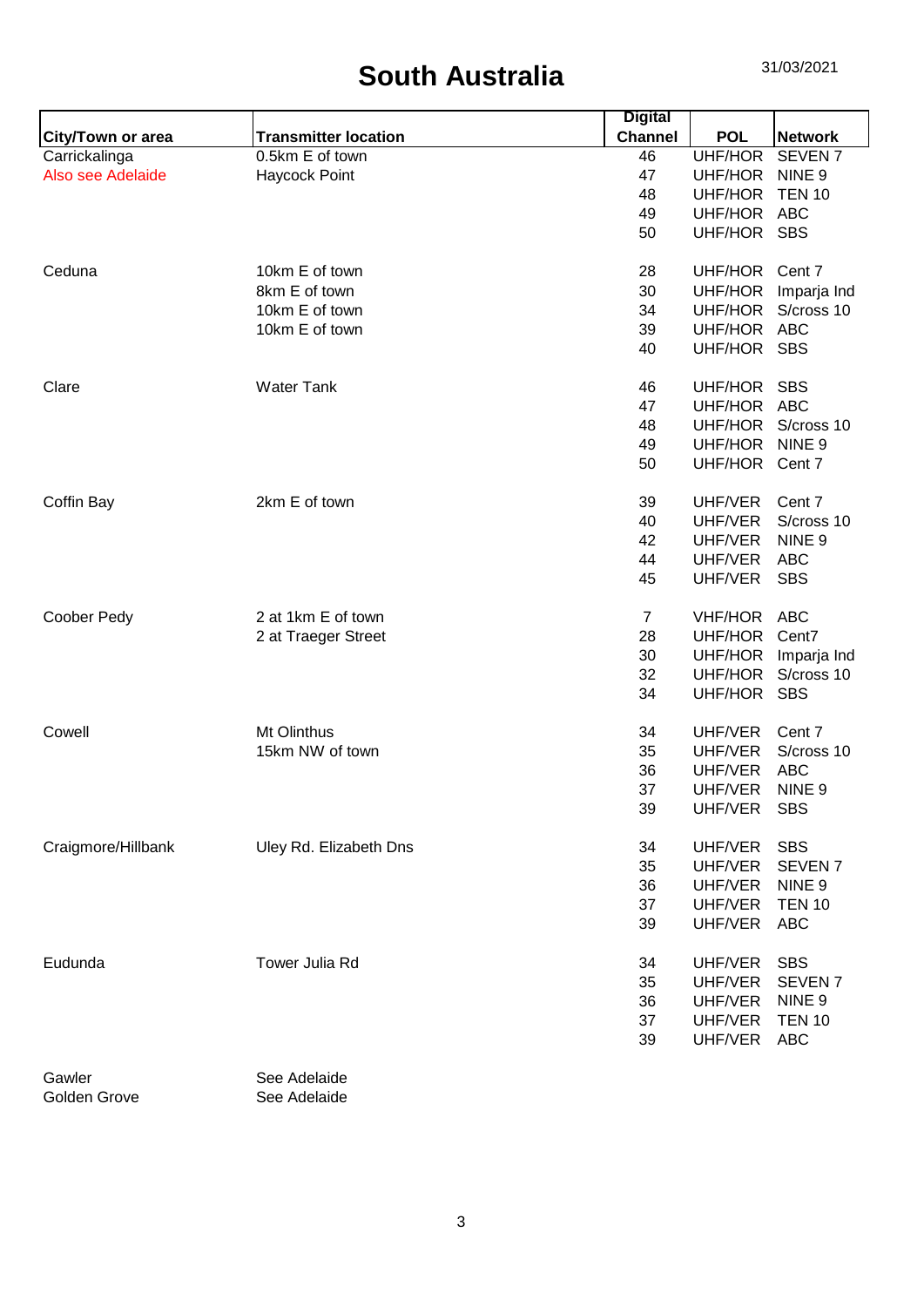| <b>Transmitter location</b><br><b>Channel</b><br><b>POL</b><br><b>Network</b><br>City/Town or area<br>Council site MT GOULD<br>46<br>UHF/HOR<br><b>SEVEN7</b><br>Gumeracha<br>NINE <sub>9</sub><br>47<br>UHF/HOR<br>UHF/HOR<br><b>TEN 10</b><br>48<br>UHF/HOR ABC<br>49<br>UHF/HOR SBS<br>50<br>4kmS of town<br>UHF/HOR ABC<br>Hawker<br>47<br>See Spencer Gulf North<br>Jamestown<br>Karte IBL<br><b>Biralee Nominees</b><br>47<br>UHF/HOR<br><b>WIN 10</b><br>3Km N of town<br>48<br>UHF/HOR<br>Win 9<br>UHF/HOR WIN 7<br>49<br>10km N of town<br>UHF/HOR<br>S/cross 10<br>Keith<br>34<br>UHF/HOR<br><b>SBS</b><br>35<br>UHF/HOR Win 9<br>36<br>UHF/HOR S/cross 7<br>37<br>UHF/HOR ABC<br>38<br>See Adelaide<br>Kingscote<br>16km N of Robe<br>34<br>S/cross 10<br>Kingston SE/Robe<br>UHF/HOR<br>35<br>UHF/HOR<br><b>SBS</b><br>36<br>UHF/HOR Win 9<br>Also See Mt Gambier<br>37<br>UHF/HOR S/cross 7<br>UHF/HOR ABC<br>38<br>Vardon Terrace<br>41<br>UHF/HOR SBS<br>Lamaroo<br>UHF/HOR ABC<br>42<br><b>WIN 10</b><br>43<br>UHF/HOR<br>44<br>UHF/HOR<br>Win 9<br>45<br>UHF/HOR Win 7<br>Leigh Creek Sth<br>1km SE of town<br>VHF/HOR ABC<br>8<br>See Renmark<br>Loxton<br>UHF/VER SBS<br>Lyndoch<br>Steds Lagoons<br>34<br>UHF/VER SEVEN 7<br>35<br>UHF/VER NINE 9<br>36<br>UHF/VER TEN 10<br>37<br>UHF/VER ABC<br>39<br>Maitland<br>Telstra tower 2Km east<br>46<br>UHF/VER SEVEN 7<br>47<br>UHF/VER NINE 9<br>UHF/VER TEN 10<br>48<br>50<br>UHF/VER SBS<br>UHF/VER ABC |  | <b>Digital</b> |  |
|-----------------------------------------------------------------------------------------------------------------------------------------------------------------------------------------------------------------------------------------------------------------------------------------------------------------------------------------------------------------------------------------------------------------------------------------------------------------------------------------------------------------------------------------------------------------------------------------------------------------------------------------------------------------------------------------------------------------------------------------------------------------------------------------------------------------------------------------------------------------------------------------------------------------------------------------------------------------------------------------------------------------------------------------------------------------------------------------------------------------------------------------------------------------------------------------------------------------------------------------------------------------------------------------------------------------------------------------------------------------------------------------------------------------------------------------------------------------------------|--|----------------|--|
|                                                                                                                                                                                                                                                                                                                                                                                                                                                                                                                                                                                                                                                                                                                                                                                                                                                                                                                                                                                                                                                                                                                                                                                                                                                                                                                                                                                                                                                                             |  |                |  |
|                                                                                                                                                                                                                                                                                                                                                                                                                                                                                                                                                                                                                                                                                                                                                                                                                                                                                                                                                                                                                                                                                                                                                                                                                                                                                                                                                                                                                                                                             |  |                |  |
|                                                                                                                                                                                                                                                                                                                                                                                                                                                                                                                                                                                                                                                                                                                                                                                                                                                                                                                                                                                                                                                                                                                                                                                                                                                                                                                                                                                                                                                                             |  |                |  |
|                                                                                                                                                                                                                                                                                                                                                                                                                                                                                                                                                                                                                                                                                                                                                                                                                                                                                                                                                                                                                                                                                                                                                                                                                                                                                                                                                                                                                                                                             |  |                |  |
|                                                                                                                                                                                                                                                                                                                                                                                                                                                                                                                                                                                                                                                                                                                                                                                                                                                                                                                                                                                                                                                                                                                                                                                                                                                                                                                                                                                                                                                                             |  |                |  |
|                                                                                                                                                                                                                                                                                                                                                                                                                                                                                                                                                                                                                                                                                                                                                                                                                                                                                                                                                                                                                                                                                                                                                                                                                                                                                                                                                                                                                                                                             |  |                |  |
|                                                                                                                                                                                                                                                                                                                                                                                                                                                                                                                                                                                                                                                                                                                                                                                                                                                                                                                                                                                                                                                                                                                                                                                                                                                                                                                                                                                                                                                                             |  |                |  |
|                                                                                                                                                                                                                                                                                                                                                                                                                                                                                                                                                                                                                                                                                                                                                                                                                                                                                                                                                                                                                                                                                                                                                                                                                                                                                                                                                                                                                                                                             |  |                |  |
|                                                                                                                                                                                                                                                                                                                                                                                                                                                                                                                                                                                                                                                                                                                                                                                                                                                                                                                                                                                                                                                                                                                                                                                                                                                                                                                                                                                                                                                                             |  |                |  |
|                                                                                                                                                                                                                                                                                                                                                                                                                                                                                                                                                                                                                                                                                                                                                                                                                                                                                                                                                                                                                                                                                                                                                                                                                                                                                                                                                                                                                                                                             |  |                |  |
|                                                                                                                                                                                                                                                                                                                                                                                                                                                                                                                                                                                                                                                                                                                                                                                                                                                                                                                                                                                                                                                                                                                                                                                                                                                                                                                                                                                                                                                                             |  |                |  |
|                                                                                                                                                                                                                                                                                                                                                                                                                                                                                                                                                                                                                                                                                                                                                                                                                                                                                                                                                                                                                                                                                                                                                                                                                                                                                                                                                                                                                                                                             |  |                |  |
|                                                                                                                                                                                                                                                                                                                                                                                                                                                                                                                                                                                                                                                                                                                                                                                                                                                                                                                                                                                                                                                                                                                                                                                                                                                                                                                                                                                                                                                                             |  |                |  |
|                                                                                                                                                                                                                                                                                                                                                                                                                                                                                                                                                                                                                                                                                                                                                                                                                                                                                                                                                                                                                                                                                                                                                                                                                                                                                                                                                                                                                                                                             |  |                |  |
|                                                                                                                                                                                                                                                                                                                                                                                                                                                                                                                                                                                                                                                                                                                                                                                                                                                                                                                                                                                                                                                                                                                                                                                                                                                                                                                                                                                                                                                                             |  |                |  |
|                                                                                                                                                                                                                                                                                                                                                                                                                                                                                                                                                                                                                                                                                                                                                                                                                                                                                                                                                                                                                                                                                                                                                                                                                                                                                                                                                                                                                                                                             |  |                |  |
|                                                                                                                                                                                                                                                                                                                                                                                                                                                                                                                                                                                                                                                                                                                                                                                                                                                                                                                                                                                                                                                                                                                                                                                                                                                                                                                                                                                                                                                                             |  |                |  |
|                                                                                                                                                                                                                                                                                                                                                                                                                                                                                                                                                                                                                                                                                                                                                                                                                                                                                                                                                                                                                                                                                                                                                                                                                                                                                                                                                                                                                                                                             |  |                |  |
|                                                                                                                                                                                                                                                                                                                                                                                                                                                                                                                                                                                                                                                                                                                                                                                                                                                                                                                                                                                                                                                                                                                                                                                                                                                                                                                                                                                                                                                                             |  |                |  |
|                                                                                                                                                                                                                                                                                                                                                                                                                                                                                                                                                                                                                                                                                                                                                                                                                                                                                                                                                                                                                                                                                                                                                                                                                                                                                                                                                                                                                                                                             |  |                |  |
|                                                                                                                                                                                                                                                                                                                                                                                                                                                                                                                                                                                                                                                                                                                                                                                                                                                                                                                                                                                                                                                                                                                                                                                                                                                                                                                                                                                                                                                                             |  |                |  |
|                                                                                                                                                                                                                                                                                                                                                                                                                                                                                                                                                                                                                                                                                                                                                                                                                                                                                                                                                                                                                                                                                                                                                                                                                                                                                                                                                                                                                                                                             |  |                |  |
|                                                                                                                                                                                                                                                                                                                                                                                                                                                                                                                                                                                                                                                                                                                                                                                                                                                                                                                                                                                                                                                                                                                                                                                                                                                                                                                                                                                                                                                                             |  |                |  |
|                                                                                                                                                                                                                                                                                                                                                                                                                                                                                                                                                                                                                                                                                                                                                                                                                                                                                                                                                                                                                                                                                                                                                                                                                                                                                                                                                                                                                                                                             |  |                |  |
|                                                                                                                                                                                                                                                                                                                                                                                                                                                                                                                                                                                                                                                                                                                                                                                                                                                                                                                                                                                                                                                                                                                                                                                                                                                                                                                                                                                                                                                                             |  |                |  |
|                                                                                                                                                                                                                                                                                                                                                                                                                                                                                                                                                                                                                                                                                                                                                                                                                                                                                                                                                                                                                                                                                                                                                                                                                                                                                                                                                                                                                                                                             |  |                |  |
|                                                                                                                                                                                                                                                                                                                                                                                                                                                                                                                                                                                                                                                                                                                                                                                                                                                                                                                                                                                                                                                                                                                                                                                                                                                                                                                                                                                                                                                                             |  |                |  |
|                                                                                                                                                                                                                                                                                                                                                                                                                                                                                                                                                                                                                                                                                                                                                                                                                                                                                                                                                                                                                                                                                                                                                                                                                                                                                                                                                                                                                                                                             |  |                |  |
|                                                                                                                                                                                                                                                                                                                                                                                                                                                                                                                                                                                                                                                                                                                                                                                                                                                                                                                                                                                                                                                                                                                                                                                                                                                                                                                                                                                                                                                                             |  |                |  |
|                                                                                                                                                                                                                                                                                                                                                                                                                                                                                                                                                                                                                                                                                                                                                                                                                                                                                                                                                                                                                                                                                                                                                                                                                                                                                                                                                                                                                                                                             |  |                |  |
|                                                                                                                                                                                                                                                                                                                                                                                                                                                                                                                                                                                                                                                                                                                                                                                                                                                                                                                                                                                                                                                                                                                                                                                                                                                                                                                                                                                                                                                                             |  |                |  |
|                                                                                                                                                                                                                                                                                                                                                                                                                                                                                                                                                                                                                                                                                                                                                                                                                                                                                                                                                                                                                                                                                                                                                                                                                                                                                                                                                                                                                                                                             |  |                |  |
|                                                                                                                                                                                                                                                                                                                                                                                                                                                                                                                                                                                                                                                                                                                                                                                                                                                                                                                                                                                                                                                                                                                                                                                                                                                                                                                                                                                                                                                                             |  |                |  |
|                                                                                                                                                                                                                                                                                                                                                                                                                                                                                                                                                                                                                                                                                                                                                                                                                                                                                                                                                                                                                                                                                                                                                                                                                                                                                                                                                                                                                                                                             |  |                |  |
|                                                                                                                                                                                                                                                                                                                                                                                                                                                                                                                                                                                                                                                                                                                                                                                                                                                                                                                                                                                                                                                                                                                                                                                                                                                                                                                                                                                                                                                                             |  |                |  |
|                                                                                                                                                                                                                                                                                                                                                                                                                                                                                                                                                                                                                                                                                                                                                                                                                                                                                                                                                                                                                                                                                                                                                                                                                                                                                                                                                                                                                                                                             |  |                |  |
|                                                                                                                                                                                                                                                                                                                                                                                                                                                                                                                                                                                                                                                                                                                                                                                                                                                                                                                                                                                                                                                                                                                                                                                                                                                                                                                                                                                                                                                                             |  |                |  |
|                                                                                                                                                                                                                                                                                                                                                                                                                                                                                                                                                                                                                                                                                                                                                                                                                                                                                                                                                                                                                                                                                                                                                                                                                                                                                                                                                                                                                                                                             |  |                |  |
|                                                                                                                                                                                                                                                                                                                                                                                                                                                                                                                                                                                                                                                                                                                                                                                                                                                                                                                                                                                                                                                                                                                                                                                                                                                                                                                                                                                                                                                                             |  |                |  |
|                                                                                                                                                                                                                                                                                                                                                                                                                                                                                                                                                                                                                                                                                                                                                                                                                                                                                                                                                                                                                                                                                                                                                                                                                                                                                                                                                                                                                                                                             |  | 51             |  |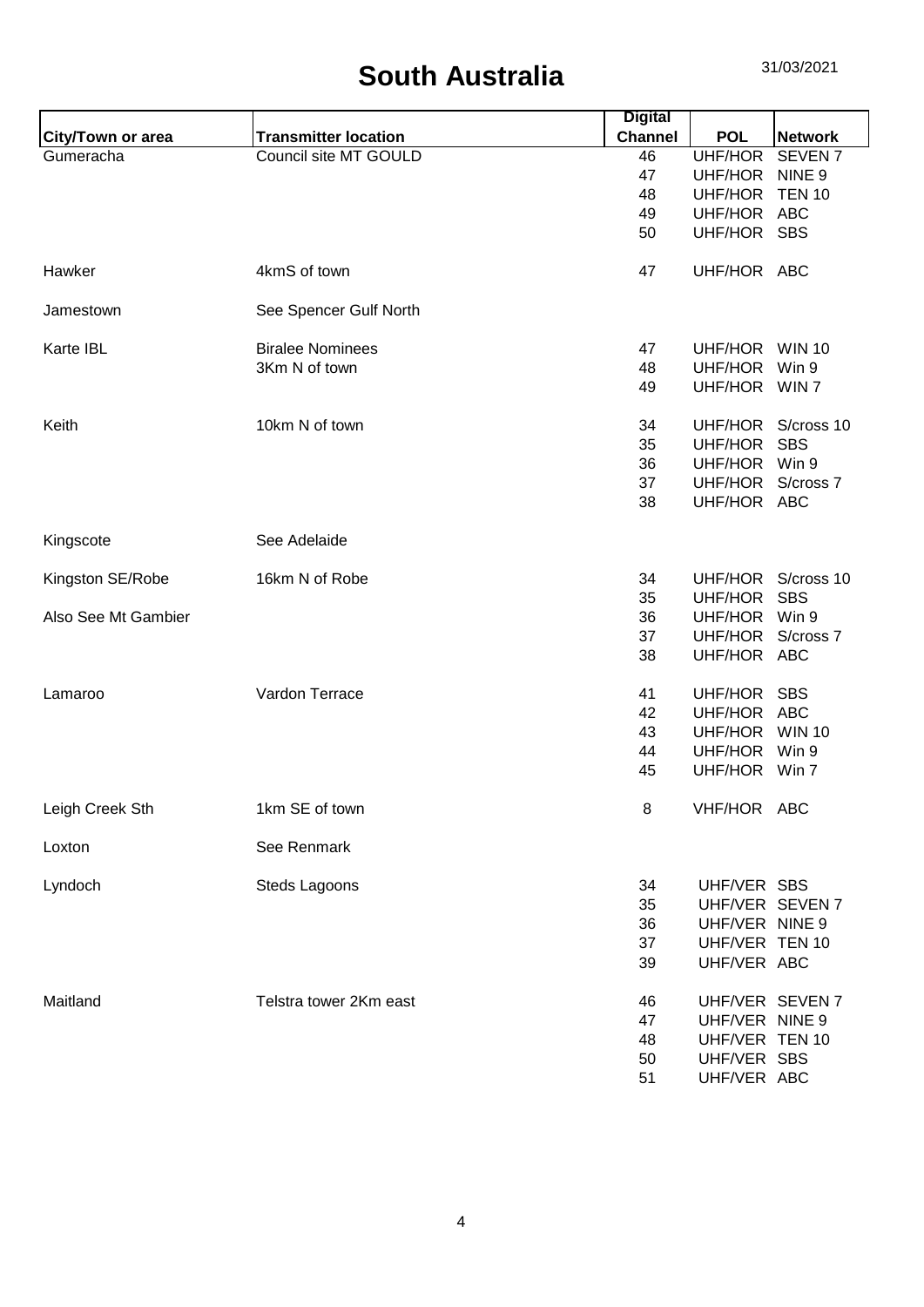| <b>Channel</b><br><b>Transmitter location</b><br><b>POL</b><br><b>Network</b><br><b>City/Town or area</b><br><b>East Front Road</b><br>41<br>UHF/HOR<br><b>SBS</b><br>Mannum<br>42<br>UHF/HOR ABC<br>SEVEN <sub>7</sub><br>43<br>UHF/HOR<br>UHF/HOR NINE 9<br>44<br>45<br>UHF/HOR TEN 10<br>Millicent<br>See South East Region<br>Forth St.<br>UHF/VER SBS<br>41<br>Morgan<br>42<br>UHF/VER ABC<br>UHF/VER Win 10<br>43<br>44<br>UHF/VER Win 9<br>45<br>UHF/VER Win7<br>Mount Gambia<br>See South East Region<br><b>Mount Hall</b><br>See Streaky Bay<br>UHF/VER SBS<br>Myponga Hill<br>41<br>Myponga<br>UHF/VER ABC<br>42<br>UHF/VER SEVEN 7<br>43<br>UHF/VER NINE 9<br>44<br>45<br>UHF/VER TEN 10<br>See Adelaide<br>Murray Bridge<br>Naracoorte<br><b>Blackwell Rd</b><br>41<br>UHF/HOR SBS<br>(Also see Mt Gambia)<br>42<br>UHF/HOR ABC<br>UHF/HOR S/cross 10<br>43<br>44<br>UHF/HOR S/cross 7<br>UHF/HOR Win 9<br>45<br>Normanville<br>Mill Road<br>35<br>UHF/VER SEVEN 7<br>36<br>UHF/VER NINE 9<br>37<br>UHF/VER TEN 10<br>38<br>UHF/VER ABC<br>UHF/VER SBS<br>39<br>See Adelaide<br>Nuriootpa<br>Tank Hill 1.6km SW<br>Orroroo<br>46<br>UHF/HOR ABC<br>UHF/HOR SBS<br>47<br>UHF/HOR Cent 7<br>48<br>UHF/HOR S/cross 10<br>49<br>UHF/HOR NINE 9<br>50<br>Penola<br>See Mt Gambia & Hamilton<br>Peterborough<br>See Spencer Gulf North<br>Lot 30 Bone Road<br>Pinnaroo<br>34<br>UHF/VER<br><b>Win 10</b><br>UHF/VER<br><b>SBS</b><br>35<br>36<br>UHF/VER<br>Win 9<br>UHF/VER<br>37<br>Win 7<br>UHF/VER ABC<br>38 |  | <b>Digital</b> |  |
|------------------------------------------------------------------------------------------------------------------------------------------------------------------------------------------------------------------------------------------------------------------------------------------------------------------------------------------------------------------------------------------------------------------------------------------------------------------------------------------------------------------------------------------------------------------------------------------------------------------------------------------------------------------------------------------------------------------------------------------------------------------------------------------------------------------------------------------------------------------------------------------------------------------------------------------------------------------------------------------------------------------------------------------------------------------------------------------------------------------------------------------------------------------------------------------------------------------------------------------------------------------------------------------------------------------------------------------------------------------------------------------------------------------------------------------------------------------------------------------------------------------------|--|----------------|--|
|                                                                                                                                                                                                                                                                                                                                                                                                                                                                                                                                                                                                                                                                                                                                                                                                                                                                                                                                                                                                                                                                                                                                                                                                                                                                                                                                                                                                                                                                                                                        |  |                |  |
|                                                                                                                                                                                                                                                                                                                                                                                                                                                                                                                                                                                                                                                                                                                                                                                                                                                                                                                                                                                                                                                                                                                                                                                                                                                                                                                                                                                                                                                                                                                        |  |                |  |
|                                                                                                                                                                                                                                                                                                                                                                                                                                                                                                                                                                                                                                                                                                                                                                                                                                                                                                                                                                                                                                                                                                                                                                                                                                                                                                                                                                                                                                                                                                                        |  |                |  |
|                                                                                                                                                                                                                                                                                                                                                                                                                                                                                                                                                                                                                                                                                                                                                                                                                                                                                                                                                                                                                                                                                                                                                                                                                                                                                                                                                                                                                                                                                                                        |  |                |  |
|                                                                                                                                                                                                                                                                                                                                                                                                                                                                                                                                                                                                                                                                                                                                                                                                                                                                                                                                                                                                                                                                                                                                                                                                                                                                                                                                                                                                                                                                                                                        |  |                |  |
|                                                                                                                                                                                                                                                                                                                                                                                                                                                                                                                                                                                                                                                                                                                                                                                                                                                                                                                                                                                                                                                                                                                                                                                                                                                                                                                                                                                                                                                                                                                        |  |                |  |
|                                                                                                                                                                                                                                                                                                                                                                                                                                                                                                                                                                                                                                                                                                                                                                                                                                                                                                                                                                                                                                                                                                                                                                                                                                                                                                                                                                                                                                                                                                                        |  |                |  |
|                                                                                                                                                                                                                                                                                                                                                                                                                                                                                                                                                                                                                                                                                                                                                                                                                                                                                                                                                                                                                                                                                                                                                                                                                                                                                                                                                                                                                                                                                                                        |  |                |  |
|                                                                                                                                                                                                                                                                                                                                                                                                                                                                                                                                                                                                                                                                                                                                                                                                                                                                                                                                                                                                                                                                                                                                                                                                                                                                                                                                                                                                                                                                                                                        |  |                |  |
|                                                                                                                                                                                                                                                                                                                                                                                                                                                                                                                                                                                                                                                                                                                                                                                                                                                                                                                                                                                                                                                                                                                                                                                                                                                                                                                                                                                                                                                                                                                        |  |                |  |
|                                                                                                                                                                                                                                                                                                                                                                                                                                                                                                                                                                                                                                                                                                                                                                                                                                                                                                                                                                                                                                                                                                                                                                                                                                                                                                                                                                                                                                                                                                                        |  |                |  |
|                                                                                                                                                                                                                                                                                                                                                                                                                                                                                                                                                                                                                                                                                                                                                                                                                                                                                                                                                                                                                                                                                                                                                                                                                                                                                                                                                                                                                                                                                                                        |  |                |  |
|                                                                                                                                                                                                                                                                                                                                                                                                                                                                                                                                                                                                                                                                                                                                                                                                                                                                                                                                                                                                                                                                                                                                                                                                                                                                                                                                                                                                                                                                                                                        |  |                |  |
|                                                                                                                                                                                                                                                                                                                                                                                                                                                                                                                                                                                                                                                                                                                                                                                                                                                                                                                                                                                                                                                                                                                                                                                                                                                                                                                                                                                                                                                                                                                        |  |                |  |
|                                                                                                                                                                                                                                                                                                                                                                                                                                                                                                                                                                                                                                                                                                                                                                                                                                                                                                                                                                                                                                                                                                                                                                                                                                                                                                                                                                                                                                                                                                                        |  |                |  |
|                                                                                                                                                                                                                                                                                                                                                                                                                                                                                                                                                                                                                                                                                                                                                                                                                                                                                                                                                                                                                                                                                                                                                                                                                                                                                                                                                                                                                                                                                                                        |  |                |  |
|                                                                                                                                                                                                                                                                                                                                                                                                                                                                                                                                                                                                                                                                                                                                                                                                                                                                                                                                                                                                                                                                                                                                                                                                                                                                                                                                                                                                                                                                                                                        |  |                |  |
|                                                                                                                                                                                                                                                                                                                                                                                                                                                                                                                                                                                                                                                                                                                                                                                                                                                                                                                                                                                                                                                                                                                                                                                                                                                                                                                                                                                                                                                                                                                        |  |                |  |
|                                                                                                                                                                                                                                                                                                                                                                                                                                                                                                                                                                                                                                                                                                                                                                                                                                                                                                                                                                                                                                                                                                                                                                                                                                                                                                                                                                                                                                                                                                                        |  |                |  |
|                                                                                                                                                                                                                                                                                                                                                                                                                                                                                                                                                                                                                                                                                                                                                                                                                                                                                                                                                                                                                                                                                                                                                                                                                                                                                                                                                                                                                                                                                                                        |  |                |  |
|                                                                                                                                                                                                                                                                                                                                                                                                                                                                                                                                                                                                                                                                                                                                                                                                                                                                                                                                                                                                                                                                                                                                                                                                                                                                                                                                                                                                                                                                                                                        |  |                |  |
|                                                                                                                                                                                                                                                                                                                                                                                                                                                                                                                                                                                                                                                                                                                                                                                                                                                                                                                                                                                                                                                                                                                                                                                                                                                                                                                                                                                                                                                                                                                        |  |                |  |
|                                                                                                                                                                                                                                                                                                                                                                                                                                                                                                                                                                                                                                                                                                                                                                                                                                                                                                                                                                                                                                                                                                                                                                                                                                                                                                                                                                                                                                                                                                                        |  |                |  |
|                                                                                                                                                                                                                                                                                                                                                                                                                                                                                                                                                                                                                                                                                                                                                                                                                                                                                                                                                                                                                                                                                                                                                                                                                                                                                                                                                                                                                                                                                                                        |  |                |  |
|                                                                                                                                                                                                                                                                                                                                                                                                                                                                                                                                                                                                                                                                                                                                                                                                                                                                                                                                                                                                                                                                                                                                                                                                                                                                                                                                                                                                                                                                                                                        |  |                |  |
|                                                                                                                                                                                                                                                                                                                                                                                                                                                                                                                                                                                                                                                                                                                                                                                                                                                                                                                                                                                                                                                                                                                                                                                                                                                                                                                                                                                                                                                                                                                        |  |                |  |
|                                                                                                                                                                                                                                                                                                                                                                                                                                                                                                                                                                                                                                                                                                                                                                                                                                                                                                                                                                                                                                                                                                                                                                                                                                                                                                                                                                                                                                                                                                                        |  |                |  |
|                                                                                                                                                                                                                                                                                                                                                                                                                                                                                                                                                                                                                                                                                                                                                                                                                                                                                                                                                                                                                                                                                                                                                                                                                                                                                                                                                                                                                                                                                                                        |  |                |  |
|                                                                                                                                                                                                                                                                                                                                                                                                                                                                                                                                                                                                                                                                                                                                                                                                                                                                                                                                                                                                                                                                                                                                                                                                                                                                                                                                                                                                                                                                                                                        |  |                |  |
|                                                                                                                                                                                                                                                                                                                                                                                                                                                                                                                                                                                                                                                                                                                                                                                                                                                                                                                                                                                                                                                                                                                                                                                                                                                                                                                                                                                                                                                                                                                        |  |                |  |
|                                                                                                                                                                                                                                                                                                                                                                                                                                                                                                                                                                                                                                                                                                                                                                                                                                                                                                                                                                                                                                                                                                                                                                                                                                                                                                                                                                                                                                                                                                                        |  |                |  |
|                                                                                                                                                                                                                                                                                                                                                                                                                                                                                                                                                                                                                                                                                                                                                                                                                                                                                                                                                                                                                                                                                                                                                                                                                                                                                                                                                                                                                                                                                                                        |  |                |  |
|                                                                                                                                                                                                                                                                                                                                                                                                                                                                                                                                                                                                                                                                                                                                                                                                                                                                                                                                                                                                                                                                                                                                                                                                                                                                                                                                                                                                                                                                                                                        |  |                |  |
|                                                                                                                                                                                                                                                                                                                                                                                                                                                                                                                                                                                                                                                                                                                                                                                                                                                                                                                                                                                                                                                                                                                                                                                                                                                                                                                                                                                                                                                                                                                        |  |                |  |
|                                                                                                                                                                                                                                                                                                                                                                                                                                                                                                                                                                                                                                                                                                                                                                                                                                                                                                                                                                                                                                                                                                                                                                                                                                                                                                                                                                                                                                                                                                                        |  |                |  |
|                                                                                                                                                                                                                                                                                                                                                                                                                                                                                                                                                                                                                                                                                                                                                                                                                                                                                                                                                                                                                                                                                                                                                                                                                                                                                                                                                                                                                                                                                                                        |  |                |  |
|                                                                                                                                                                                                                                                                                                                                                                                                                                                                                                                                                                                                                                                                                                                                                                                                                                                                                                                                                                                                                                                                                                                                                                                                                                                                                                                                                                                                                                                                                                                        |  |                |  |
|                                                                                                                                                                                                                                                                                                                                                                                                                                                                                                                                                                                                                                                                                                                                                                                                                                                                                                                                                                                                                                                                                                                                                                                                                                                                                                                                                                                                                                                                                                                        |  |                |  |
|                                                                                                                                                                                                                                                                                                                                                                                                                                                                                                                                                                                                                                                                                                                                                                                                                                                                                                                                                                                                                                                                                                                                                                                                                                                                                                                                                                                                                                                                                                                        |  |                |  |
|                                                                                                                                                                                                                                                                                                                                                                                                                                                                                                                                                                                                                                                                                                                                                                                                                                                                                                                                                                                                                                                                                                                                                                                                                                                                                                                                                                                                                                                                                                                        |  |                |  |
|                                                                                                                                                                                                                                                                                                                                                                                                                                                                                                                                                                                                                                                                                                                                                                                                                                                                                                                                                                                                                                                                                                                                                                                                                                                                                                                                                                                                                                                                                                                        |  |                |  |
|                                                                                                                                                                                                                                                                                                                                                                                                                                                                                                                                                                                                                                                                                                                                                                                                                                                                                                                                                                                                                                                                                                                                                                                                                                                                                                                                                                                                                                                                                                                        |  |                |  |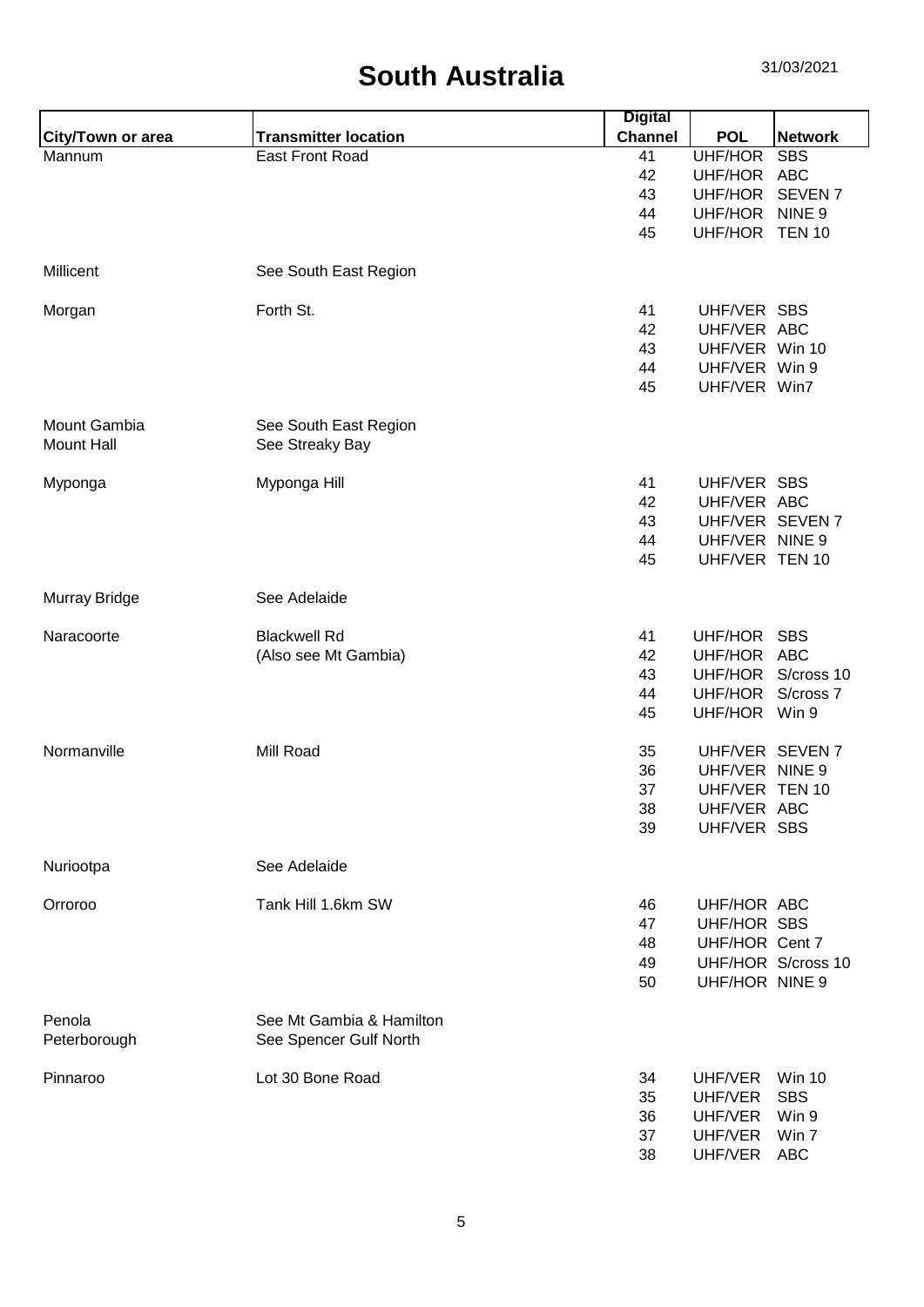|                    |                                 | <b>Digital</b> |                |                    |
|--------------------|---------------------------------|----------------|----------------|--------------------|
| City/Town or area  | <b>Transmitter location</b>     | <b>Channel</b> | <b>POL</b>     | <b>Network</b>     |
| Port Augusta       | See Spencer Gulf North          |                |                |                    |
| Port Broughton     | See Spencer Gulf North          |                |                |                    |
|                    |                                 |                |                |                    |
| Port Lincoln       | Winter Hill 4km SE              | 46             |                | UHF/HOR S/cross 10 |
|                    | of town                         | 47             | UHF/HOR        | NINE <sub>9</sub>  |
|                    |                                 | 48             | UHF/HOR Cent 7 |                    |
|                    |                                 | 49             | UHF/HOR ABC    |                    |
|                    |                                 | 50             | UHF/HOR SBS    |                    |
| <b>Port Pirie</b>  | See Spencer Gulf North          |                |                |                    |
|                    | Yarrah Vale Road                |                |                |                    |
| Quorn              |                                 | 46             | UHF/HOR SBS    |                    |
|                    | 38Km E of Quorn                 | 47             | UHF/HOR ABC    |                    |
|                    |                                 | 48             |                | UHF/HOR S/cross 10 |
|                    |                                 | 49             | UHF/HOR        | NINE <sub>9</sub>  |
|                    |                                 | 50             | UHF/HOR Cent 7 |                    |
| Renmark            | 4km WSW of Loxton               | 28             | UHF/VER        | <b>SBS</b>         |
|                    |                                 | 29             | UHF/VER        | <b>Win 10</b>      |
|                    |                                 | 30             | UHF/VER        | Win 9              |
|                    |                                 | 31             | UHF/VER        | <b>ABC</b>         |
|                    |                                 | 32             | UHF/VER        | Win 7              |
|                    |                                 |                |                |                    |
| Robe               | See Kingston                    |                |                |                    |
| <b>Roxby Downs</b> | 1.5km N of town                 | 28             | UHF/HOR        | Cent 7             |
|                    |                                 | 30             | UHF/HOR        | Imparja            |
|                    |                                 | 32             | UHF/HOR        | S/cross 10         |
|                    |                                 | 34             | UHF/HOR        | <b>SBS</b>         |
|                    |                                 | 40             | UHF/HOR ABC    |                    |
|                    |                                 |                |                |                    |
| South East Region  | Mt Burr                         | 28             | UHF/HOR SBS    |                    |
| (Mount Gambia)     | 10k E of Millicent              | 29             | UHF/HOR        | S/cross 7          |
|                    |                                 | 30             | UHF/HOR        | S/cross 10         |
|                    |                                 | 31             | UHF/HOR ABC    |                    |
|                    |                                 | 32             | UHF/HOR        | Win 9              |
|                    |                                 |                |                |                    |
| Spencer Gulf North | The Bluff 17km NE               | 40             | UHF/HOR        | S/cross 10         |
| (Port Pirie)       | of town                         | 41             | UHF/HOR        | <b>SBS</b>         |
|                    |                                 | 42             | UHF/HOR        | NINE <sub>9</sub>  |
|                    |                                 | 43             | UHF/HOR ABC    |                    |
|                    |                                 | 44             | UHF/HOR Cent 7 |                    |
|                    |                                 |                |                |                    |
| Strathalbyn        | <b>Water Tower Marchants Rd</b> | 41             | UHF/VER        | <b>SBS</b>         |
|                    | Also See Adelaide               | 42             | UHF/VER        | <b>ABC</b>         |
|                    |                                 | 43             | UHF/VER        | <b>SEVEN7</b>      |
|                    |                                 | 44             | UHF/VER        | NINE <sub>9</sub>  |
|                    |                                 | 45             | UHF/VER        | <b>TEN 10</b>      |
| <b>Streaky Bay</b> | 5km NW of town                  | 11             | <b>VHF/VER</b> | <b>ABC</b>         |
|                    | Streaky Bay Caravan Park        | 41             | UHF/VER        | <b>SBS</b>         |
|                    |                                 | 42             | UHF/VER        | Cent 7             |
|                    |                                 | 43             | UHF/VER        | Imparja            |
|                    |                                 | 43             | UHF/VER        | S/cross 10         |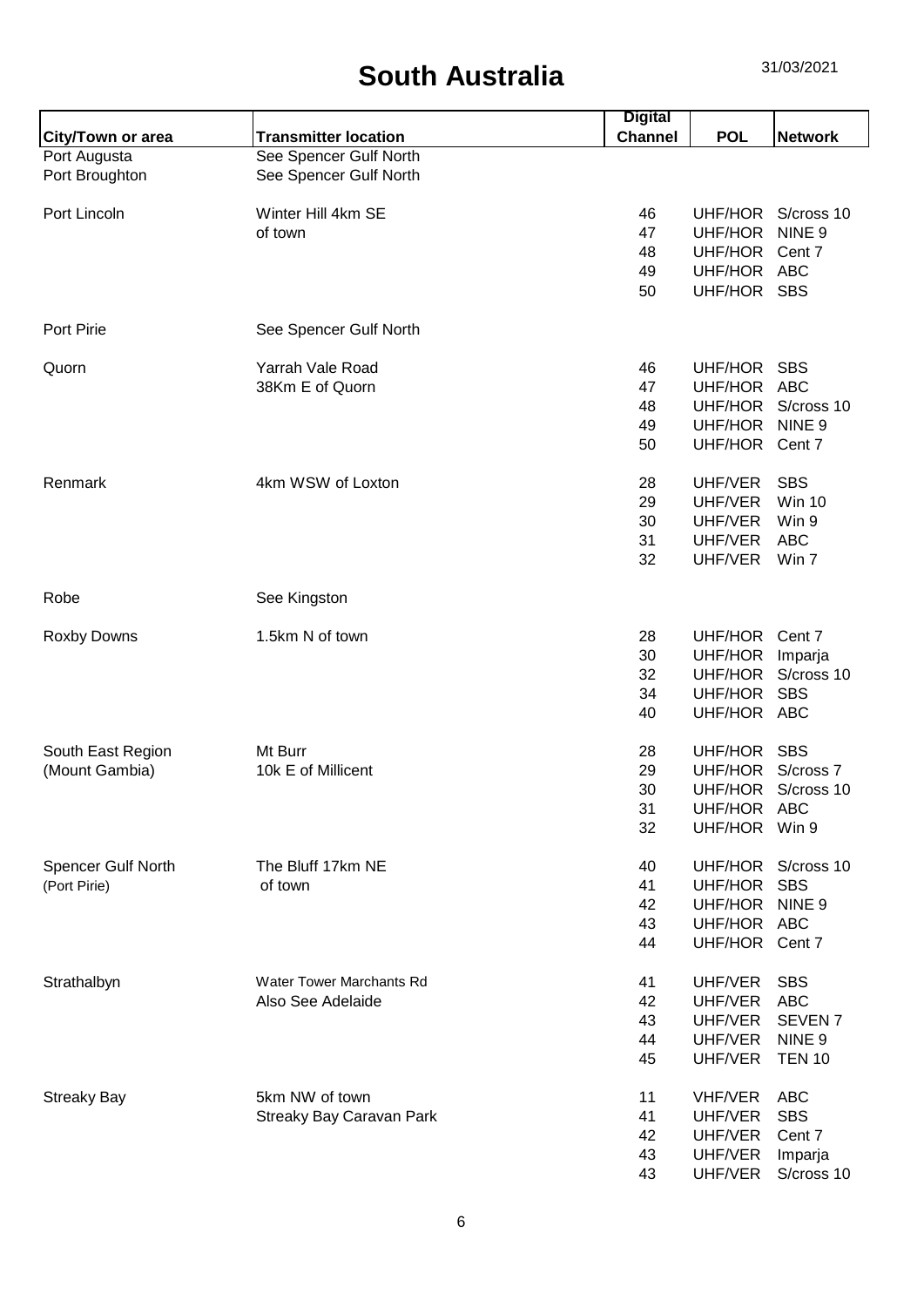|                   |                             | <b>Digital</b> |                    |                     |
|-------------------|-----------------------------|----------------|--------------------|---------------------|
| City/Town or area | <b>Transmitter location</b> | <b>Channel</b> | <b>POL</b>         | <b>Network</b>      |
| Swan Reach        | 2km SE of town              | 34             | <b>UHF/HOR SBS</b> |                     |
|                   |                             | 35             | UHF/HOR SEVEN 7    |                     |
|                   |                             | 36             | UHF/HOR NINE 9     |                     |
|                   |                             | 37             | UHF/HOR TEN 10     |                     |
|                   |                             | 39             | UHF/HOR ABC        |                     |
| Tanunda           | See Adelaide                |                |                    |                     |
| The Gap           |                             | 35             | UHF/VER            | Win 9               |
|                   |                             | 36             | UHF/VER            | S/cross 10          |
|                   |                             | 37             | UHF/VER            | S/cross 7           |
| <b>Tumby Bay</b>  | <b>Borthwicks Hill</b>      | 28             | UHF/VER            | <b>SBS</b>          |
|                   | 13km W of town              | 29             | UHF/VER            | S/cross 10          |
|                   |                             | 30             | UHF/VER            | <b>ABC</b>          |
|                   |                             | 32             | UHF/VER            | NINE <sub>9</sub>   |
|                   |                             | 33             | UHF/VER            | Cent 7              |
|                   |                             |                |                    |                     |
| Victor Harbour    | 6km SW of town              | 34             | UHF/VER            | <b>SBS</b>          |
|                   | <b>Newland Hill</b>         | 35             | UHF/VER            | SEVEN <sub>7</sub>  |
|                   |                             | 36             | UHF/VER            | NINE <sub>9</sub>   |
|                   |                             | 37             | UHF/VER            | <b>TEN 10</b>       |
|                   |                             | 39             | UHF/VER            | <b>ABC</b>          |
| Waikerie          | Ramco Heights               | 46             | UHF/VER            | <b>SBS</b>          |
|                   |                             | 47             | UHF/VER            | <b>ABC</b>          |
|                   |                             | 48             | UHF/VER            | <b>Win 10</b>       |
|                   |                             | 49             | UHF/VER            | Win 9               |
|                   |                             | 50             | UHF/VER            | Win 7               |
| Walleroo          | See Spencer Gulf North      |                |                    |                     |
| Whyalla           | See Spencer Gulf North      |                |                    |                     |
| Wirrulla          | Wirrulla Hill               | <b>9A</b>      | VHF/HOR ABC        |                     |
| Woomera           | 2km NW of town              | 29             | UHF/HOR Cent 7     |                     |
|                   |                             | 31             |                    | UHF/HOR Imparja Ind |
|                   |                             | 33             |                    | UHF/HOR S/cross 10  |
|                   |                             | 35             | <b>UHF/HOR SBS</b> |                     |
|                   |                             | 37             | UHF/HOR ABC        |                     |
| Wudinna           | Mt Damper, Or Caralua Bluff | 36             | UHF/HOR ABC        |                     |
| Yankalilla        | 7km S of town               | 41             | UHF/HOR SBS        |                     |
|                   |                             | 42             | UHF/HOR ABC        |                     |
|                   |                             | 43             | UHF/HOR SEVEN 7    |                     |
|                   |                             | 44             | UHF/HOR NINE 9     |                     |
|                   |                             | 45             | UHF/HOR TEN 10     |                     |
|                   |                             |                |                    |                     |